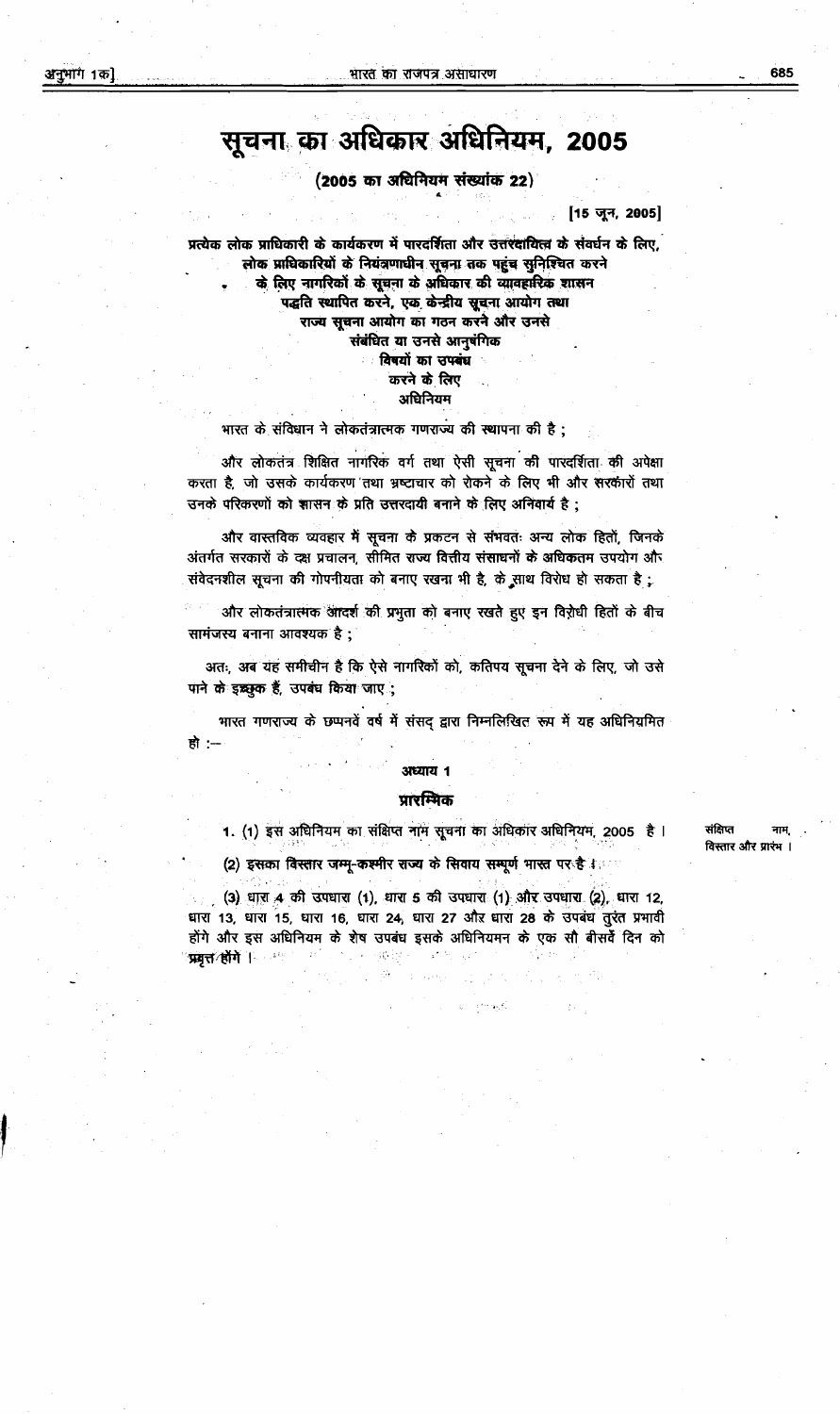686

2. इस अधिनियम में, जब तक कि संदर्भ से अन्यथा अपेक्षित न हो,--

ं(क) "समृचित संरकार" से किसी ऐसे लोक प्राधिकरण के संबंध में जो --

(i) केन्द्रीय सरकार या संघ राज्यक्षेत्र द्वारा स्थापित, गठित, उसके स्वामित्वाधीन, नियंत्रणाधीन था उसके द्वारा प्रत्यक्ष रूप से या अप्रत्यक्ष रूप से उपलब्ध कराई गई निधियों द्वारा पूर्णतया वित्तपोषित किया जाता है, केन्द्रीय -सरकार अभिप्रेत है :

(ii) राज्य सरकार द्वारा स्थापित, गठित उसके स्वामित्वाधीन, नियंत्रणाधीन यो उसके द्वारा प्रत्यक्ष रूप से या अप्रत्यक्ष रूप से उपलब्ध कराई गई निधियों द्वारा पूर्णतया वित्तपोषित किया जाता है, राज्य सरकार अभिप्रेत है :

(ख) "केन्द्रीय सूचना आयोग" से धारा 12 की उपधारा (1) के अधीन गठित केन्द्रीय सूचना आयोग अभिप्रेत है;

(ग) "केन्द्रीय लोक सूचना अधिकारी" से उपधारा (1) के अधीन पदाभिहित केन्द्रीय लोक सूचना अधिकारी अभिप्रेत है और इसके अंतर्गत धारा 5 की उपधारा (2) के अधीन इस प्रकार पदाभिहित कोई केन्द्रीय सहायक लोक सूचना अधिकारी भी है:

(घ) "मुख्य सूचना आयुक्त" और "सूचना आयुक्त" से धारा 12 की उपधारा (3) के अधीन नियुक्त मुख्य सूचना आयुक्त और सूचना आयुक्त अभिप्रेत है;

(ङ) "सक्षम प्राधिकारी" से अभिप्रेत है-

(i) लोक सभा या किसी राज्य की विधान सभा की या किसी ऐसे संघ राज्यक्षेत्र की, जिसमें ऐसी सभा है, दशा में अध्यक्ष और राज्य सभा या किसी राज्य की विधान परिषद् की दशा में सभापति;

(ii) उच्चतम न्यायालय की दशा में भारत का मुख्य न्यायमूर्ति;

(iii) किसी उच्च न्यायालय की दशा में उच्च न्यायालय का मुख्य न्यायमूर्ति ;

(iv) संविधान द्वारा या उसके अधीन स्थापित या गठित अन्य प्राधिकरणों की दशा में, यथास्थिति, राष्ट्रपति या राज्यपाल ;

(v) संविधान के अनुच्छेद 239 के अधीन नियुक्त प्रशासक;

(च) "सूचना" से किसी इलैक्ट्रानिक रूप में धारित अभिलेख, दस्तावेज, ज्ञापन, ई-मेल, मत, सलाह, प्रेस विज्ञप्ति, परिपत्र, आदेश, लागबुक, संविदा, रिपोर्ट, कागजपंत्र, नमूने, माडल, आंकड़ों संबंधी सामग्री और किसी प्राइवेट निकाय से संबंधित ऐसी सूचना सहित, जिस तक तत्समय प्रवृत्त किसी अन्य विधि के अधीन किसी लोक प्राधिकारी की पहुंच हो सकती है, किसी रूप में कोई सामग्री, अभिप्रेत €,

(छ) "विहित" से, यथास्थिति, समुचित सरकार या सक्षम प्राधिकारी द्वारा अधिनियम के अधीन बनाए गए नियमों द्वारा विहित अभिप्रेत है;

(ज) "लोक प्राधिकारी" से,--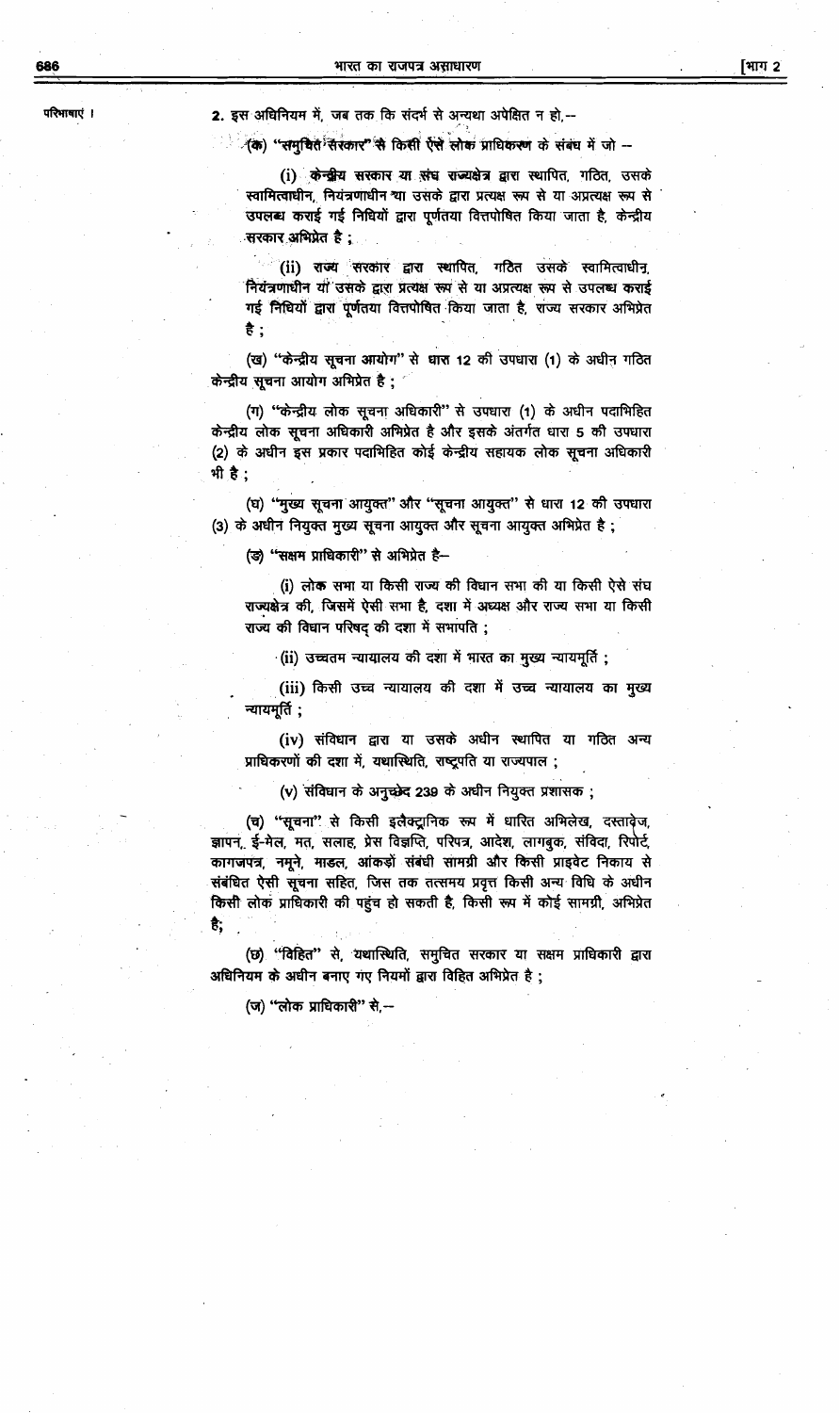<sub>ार ह</sub>्र(क) संविधान द्वारा या उसके अधीन ;

<sup>ः (</sup>ख) संसद द्वारा बनाई गई किसी अन्य विधि द्वारा ;

(म) राज्य विधान-मंडल द्वारा बनाई गई किसी अन्य विधि द्वारा ;

(घ) समचित सरकार द्वारा जारी की गई अधिसूचना या किए गए आदेश द्वारा, स्थापित या गठित कोई प्राधिकारी या निकाय या स्वायत्त सरकारी संस्था अभिप्रेत हैं,  $\leq \gamma$ 

और इसके अन्तर्गत,--

(i) कोई ऐसा निकाय है जो केन्द्रीय सरकार के स्वामित्वाधीन, नियंत्रणाधीन या उसके द्वारा प्रत्यक्ष या अप्रत्यक्ष रूप से उपलब्ध कराई गई निधियों द्वारा वित्तपोषित है;

(ii) कोई ऐसा गैर-सरकारी संगठन है जो समूचित सरकार

द्वारा प्रत्यक्ष या अप्रत्यक्ष रूप से उपलब्ध कराई गई निधियों द्वारा वित्तपोषित है।

(झ) "अभिलेख" में निम्नलिखित सम्मिलित हैं--

: (क) कोई दस्तावेज, पाण्डुलिपि और फाइल;

(ख) किसी दस्तावेज की कोई माइक्रोफिल्म, माइक्रोफिशे और प्रतिकृति ्प्रतिः; ।

(ग) ऐसी माइक्रोफिल्म में सन्निविष्ट् प्रतिबिम्ब या प्रतिबिम्बों का पुनरुत्पादन (चाहे वर्धित रूप में हो या न हो); और

(घ) किसी कम्प्यूटर द्वारा या किसी अन्य युक्ति द्वारा उत्पादित कोई अन्य सामग्री :

(ज) "सूचना का अधिकार" से इस अधिनियम के अधीन पहुंच योग्य सूचना का, जो किसी लोक प्राधिकारी द्वारा या उसके नियंत्रणाधीन धारित है, अधिकार अभिप्रेत है और जिसमें निम्नलिखित का अधिकार सम्मिलित है--

(i) कृति, दस्तावेजों, अभिलेखों का निरीक्षण;

(ii) दस्तावेजों या अभिलेखों के टिप्पण, उद्धरण या प्रमाणित प्रतिलिपि लेना ;ं

(iii) सामग्री के प्रमाणित नमूने लेना;

(iv) डिस्केट, फ्लापी, टेप, वीडियो कैसेट के रूप, में या किसी अन्य इलैक्ट्रानिक रीति में या प्रिंटआकट के माध्यम से सूचना को, जहां ऐसी सूचना किसी कम्प्यूटर या किसी अन्य युक्ति में भण्डारित है, अभिप्राप्त करना ;

(ट) "राज्य सूचना आयोग" से धारा 15 की उपधारा (1) के अधीन गठित राज्य सूचना आयोग अभिप्रेत है ;

् (ठ) ''राज्य मुख्य सूचना आयुक्त'' और ''राज्य सूचना आयुक्त'' से धारा 15  $\sigma_{\rm{Q}}$ की उपघारा (3) के अधीन नियुक्त राज्य मुख्य सूचना आयुक्त और राज्य सूचना आयुक्त अभिप्रेत है ;

(ड) "राज्य लोक सूचना अधिकारी" से उपघारा (1) के अधीन पदाभिहित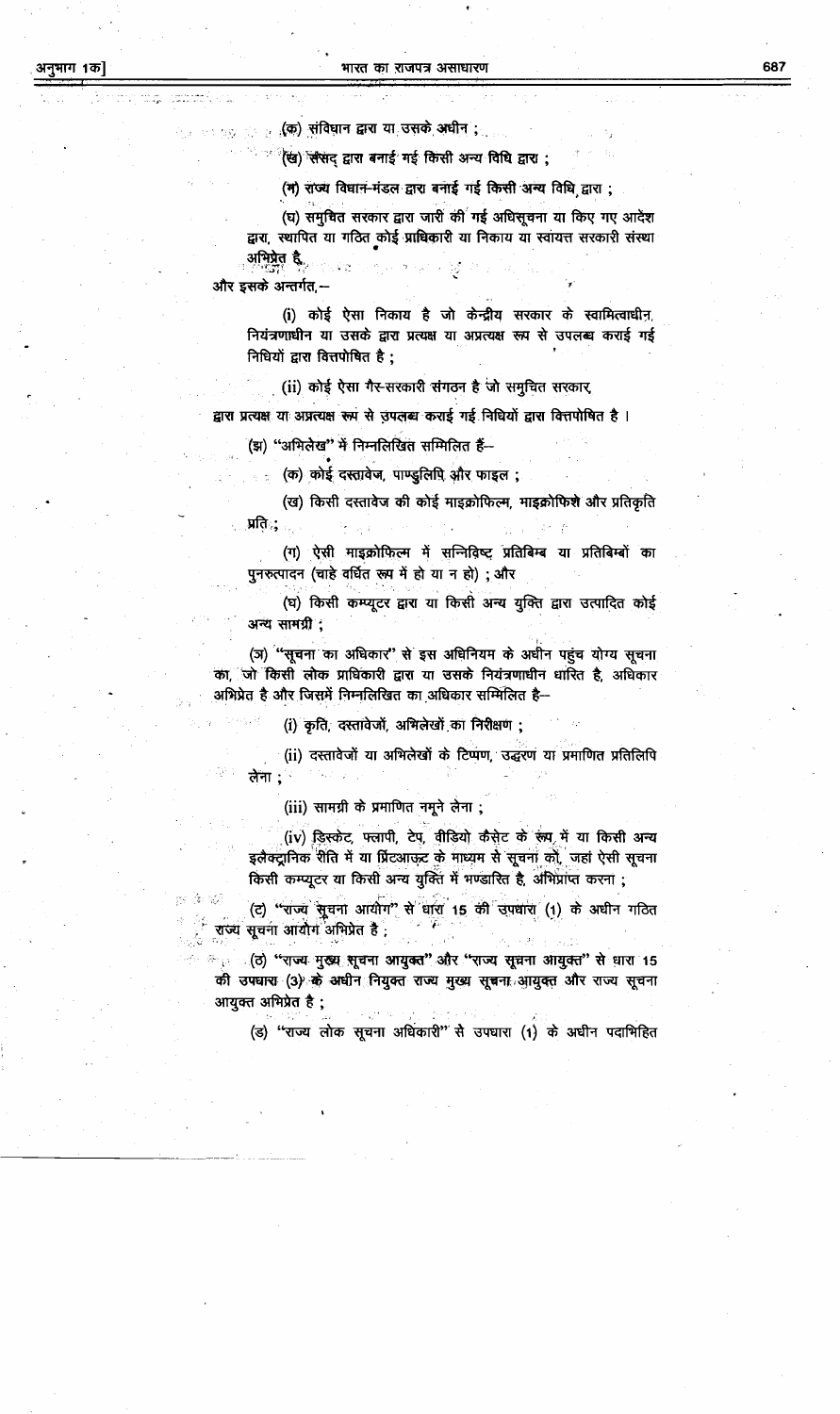भारत का राजपत्र असाधारण

राज्य लोक सूचना अधिकारी अभिप्रेत है और इसके अंतर्गत धारा 5 की उपधारा (2) के अधीन उस रूप में पदाभिहित राज्य सहायक लोक सूचना अधिकारी भी ै है :

(ढ) ''पर व्यक्ति'' से सूचना के लिए अनुरोध करने वाले नागरिक से भिन्न कोई व्यक्ति अभिप्रेत है, और इसके अंतर्गत कोई लोक प्राधिकारी भी है।

#### अध्याय २

#### सूचना का अधिकार और लोक प्राधिकारियों की बाध्यताएं

3. इस अधिनियम के उपबन्धों के अधीन रहते हुए, सभी नागरिकों को सूचना का अधिकार होगा ।

4. (1) प्रत्येक लोक प्राधिकारी--

(क) अपने सभी अभिलेखों को सम्यक् रूप से सूचीपत्रित और अनुक्रमणिकाबद्धं ऐसी रीति और रूप में रखेगा, जो इस अधिनियम के अधीन सूचना के अधिकार को सुकर बनाता है और सुनिश्चित करेगा कि ऐसे सभी अभिलेख, जो कंप्यूटरीकृत किए जाने के लिए समुचित है, युक्तियुक्त समय के भीतर और संसाधनों की उपलभ्यता के अधीन रहते हुए, कंप्यूटरीकृत और विभिन्न प्रणालियों पर संपूर्ण देश में नेटवर्क के माध्यम से संबद्ध हैं जिससे कि ऐसे अभिलेख तक पहुंच को सुकर बनाया जा सके;

(ख) इस अधिनियम के अधिनियमन से एक सौ बीस दिन के भीतर --

(i) अपने संगठन की विशिष्टियां, कृत्य और कर्तव्य;

(ii) अपने अधिकारियों और कर्मचारियों की शक्तियां और कर्तव्य;

(iii) विनिश्चय करने की प्रक्रिया में पालन की जाने वाली प्रक्रिया जिसमें पर्यवेक्षण और उत्तरदायित्व के माध्यम सम्मिलित हैं;

(iv) अपने कृत्यों के निर्वहन के लिए स्वयं द्वारा स्थापित मापमान;

(v) अपने द्वारा या अपने नियंत्रणाधीन धारित या अपने कर्मचारियों द्वारा अपने कृत्यों के निर्वहन के लिए प्रयोग किए गए नियम, विनियम, अनुदेश, .निर्देशिका और अभिलेख ;

(vi) ऐसे दस्तावेजों के, जो उसके द्वारा धारित या उसके नियंत्रणाधीन हैं, प्रवर्गों का विवरण ;

(vii) किसी व्यवस्था की विशिष्टियां, जो उसकी नीति की संरचना या <u>.उसके कार्यान्वयन के संबंध में जनता के सदस्यों से परामर्श के लिए या</u> उनके द्वारा अभ्यावेदन के लिए विद्यमान हैं;

(viii) ऐसे बोर्डों, परिषदों, समितियों और अन्य निकायों के, जिनमें दो या अधिक व्यक्ति हैं, जिनका उसके भागरूप में था इस बारे में सलाह देने के प्रयोजन के लिए गठन किया गया है और इस बारे में कि क्या उन बोर्डों, परिषदों, समितियों और अन्य निकायों की बैठकें जनता के लिए खुली होंगी या ऐसी बैठकों के कार्यवृत्त तक जनता की पहुंच होगी, विवरण ;

(ix) अपने अधिकारियों और कर्मचारियों की निर्देशिका;

सूचना अधिकार ।

लोक प्राधिकारियों क्री बाध्यताएं ।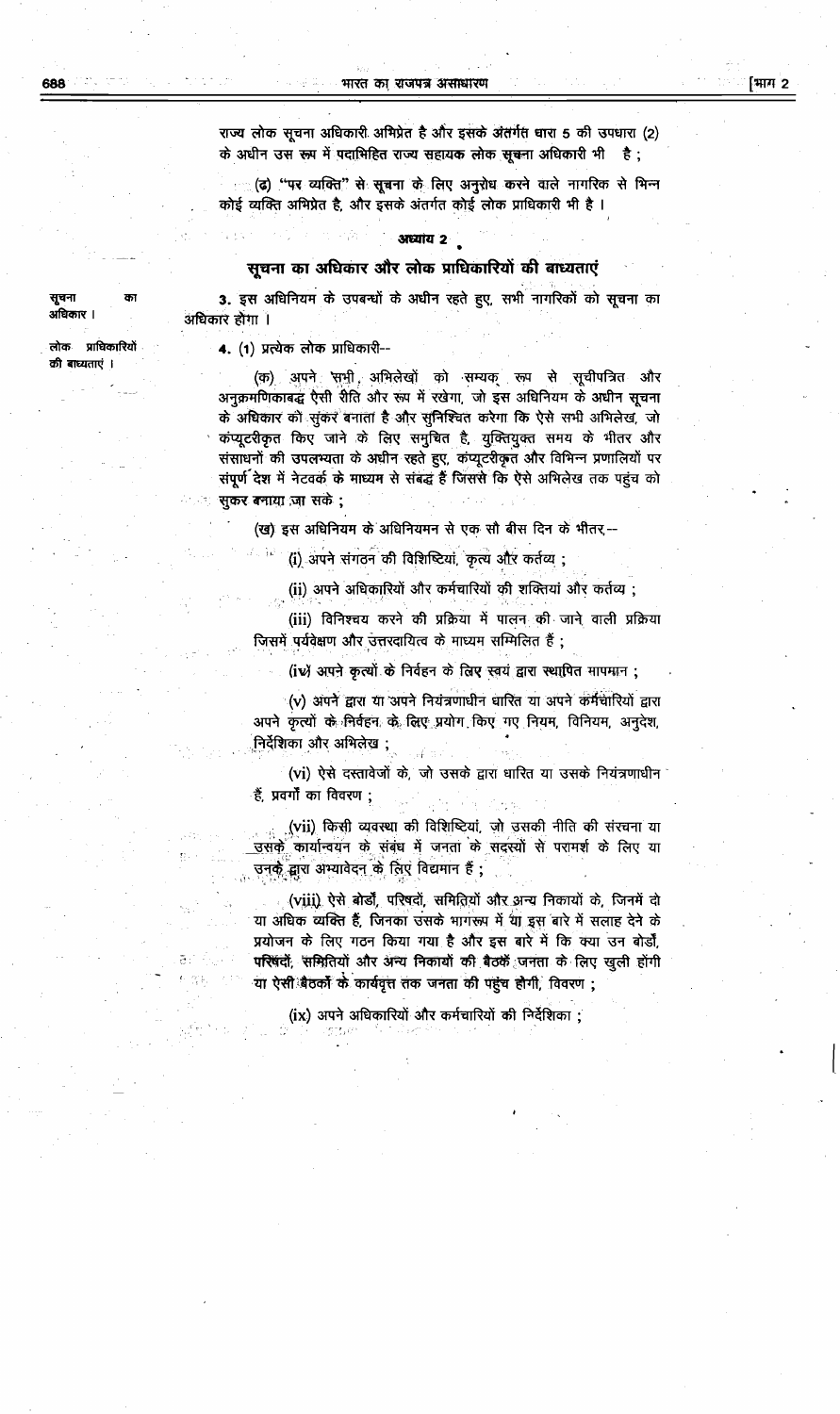. (x) अपने मृत्येक अधिकारी और कर्मचारी द्वारा प्राप्त मासिक ्षारिश्रमिकः जिसके अन्तर्गत प्रतिकर की प्रणाली भी है, जो उसके विनियमों में यथाउपबंधित हो<sub>ं</sub> ब 不能被 复脱口之间 奇奇的 精神的 舉

४७<sup>३</sup> ४ - ९ - १४ - ४ **(xi) त्समी: खेजनाओं, 'प्रस्तावितः' व्ययों और किए नए संवितरणों पर** ा : कांत प्र**चिपोर्टी की विशिष्टियां उपवर्शित करते हुए अपने प्रत्येक अभिकरण को** तम् अत्राधित**ी आंबेटित बेजर्स्टी**स् में इस में उन्होंने का अनुसार अक्षर को सकत

こず 官部制に (xii) सहायिकी कार्यक्रमों के निष्पादन की रीति जिसमें आबंटित राशि और ऐसे कार्यक्रमों के फायदाग्राहियों के ब्यौरे सम्मिलित हैं ;

(6) あいぼ 原族 海泉 向流 くぶもく ः <sub>(</sub> (xiii) अपने द्वारा अनुदत्त रियायतों, अनुझापत्रों या प्राधिकारों के 

(xiv) किसी इलैक्ट्रानिक रूप में सूचना के संबंध में ब्यौरे जो उसको उपलब्ध हों या उसके द्वारा धारित हों;

ं ः (xv) सूचनाःअभिप्राप्त करने के लिए नागरिकों को उपलब्ध सुविधाओं की विशिष्टियां, जिनमें किसी पुस्तकालय या वा<del>चन कक्ष**्के**,</del> यदि लोक उपयोग के लिए अनुरक्षित हैं तो, कार्यकरण घंटे सम्मिलित हैं ;

(xvi) लोक सूचना अधिकारियों के नाम, पदनाम और अन्य विशिष्टियां ; स्वीका

(xvii) ऐसी अन्य सूचना, जो विहित की जाए,

प्रकाशित करेगा और तत्पश्चात इन प्रकाशनों को प्रत्येक वर्ष में अद्यतन करेगा :

(ग) महत्वपूर्ण नीतियों की विरचना करते समय या ऐसे विनिश्चर्यों की घोषणा <u>ः करते समय, जो जनता को प्रभावित करते हों, सभी सुसंगत तथ्यों को प्रकाशित</u> ा **करेगा**र्द जिल्ला

(घ) प्रभावित व्यक्तियों को अपने प्रशासनिक या न्यायिककल्प विनिश्चर्यों के ं लिए कारण उपलब्ध कराएगा :

(2) प्रत्येक लोक अधिकारी का निरंतर यह प्रयास होगा कि वह उपधारा (1) के खंड (ख) की अपेक्षाओं के अनुसार, स्वप्रेरणा से, जनता को नियमित अन्तरालों पर संसूचना के विभिन्न साधनों के माध्यम से, जिनके अन्तर्गत इंटरनेट भी है, इतनी अधिक सूचना उपलब्ध कराने के लिए उपाय करे जिससे कि जनता को सूचना प्राप्त करने के लिए इस ं अधिनियम<sup>्</sup>का कम से कम अवलंब लेना पड़े ।

<sup>26</sup> (3) उपधारा (1) के प्रयोजन के लिए, प्रत्येक सूचना को विस्तृत रूप से और ऐसे प्ररूप और रीति में प्रसारित किया जाएगा, जो जनता के लिए सहज रूप से पहुंच योग्य हो ।

(4) सभी सामग्री को, लागत प्रभावशीलता, स्थानीय भाषा और उस क्षेत्र में संसूचना की अत्यंत प्रभावी पद्धति को ध्यान में रखते हुए, प्रसारित किया जाएगा तथा सूचना, ्यथास्थिति केन्द्रीय लोक सूचना अधिकारी या सज्य सूचना अधिकारी के पास इलैक्ट्रानिक रूप में संभव सीमा तक निःशुल्क या माध्यम की ऐसी लामत पर या ऐसी मुद्रण लागत कीमत पर, जो विहित की जाए, सहज रूप से पहुंच योग्य होनी चाहिए ।

स्पष्टीकरण--उपधारा (3) और उपधारा (4) के प्रयोजनों के लिए, "प्रसारित" से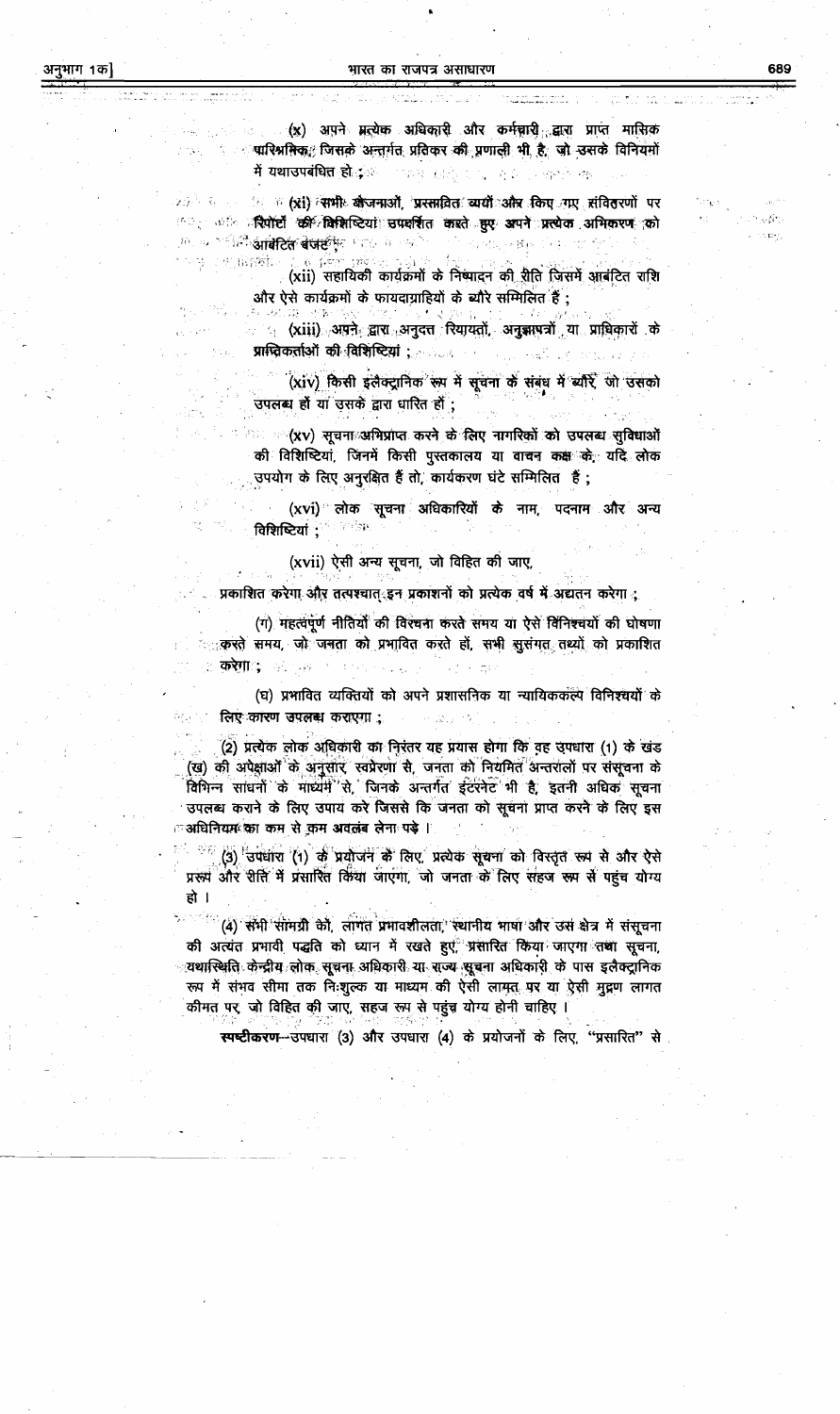सवना

का

लोक

अधिकारियों

पदनाम ।

सूचना पट्टों, समाचारपत्रों, लोक उद्घोषणाओं, मीडिया प्रसारणों, इंटरनेट या किसी अन्य माध्यम से, जिसमें किसी लोक प्राधिकारी के कार्यालयों का निरीक्षण सम्मिलित है, जनता को सूचना की जानकारी देना या संसूचित कराना अभिप्रेत है।

"ं 5. (१) प्रत्येक सोक प्राधिकारी, इस अधिनियम**्के अधि**नियमन के सौ दिन के भीतर सभी प्रशासनिक एककों या उसके अधीन कार्यालयों में, यथास्थिति, केन्द्रीय लोक सूचना अधिकारियों या राज्य सूचना अधिकारियों के रूप में उतने अधिकारियों को अभिहित करेगा, जितने इस अधिनियम के अधीन सूचना के लिए अनुरोध करने वाले व्यक्तियों को सूचना प्रदान करने के लिए आवश्यक हों ।

(2) उपधारा (1) के उपबंधों पर प्रतिकूल प्रभाव डाले बिना, प्रत्येक लोक प्राधिकारी, इस अधिनियम के अधिनियमन के सौ दिन के भीतर किसी अधिकारी को प्रत्येक उपमंडल स्तर या अन्य उप जिला स्तर पर, यथास्थिति, केंद्रीय सहायक लोक सूचना अधिकारी या किसी राज्य सहायक लोक सूचना अधिकारी के रूप में इस अधिनियम के अधीन सूचना के लिए आवेदन या अपील प्राप्त करने और उसे तत्काल, यथास्थिति, केंद्रीय लोक सूचना अधिकारी या राज्य लोक सूचना अधिकारी या घारा 19 की उपधारा (1) के अधीन विनिर्दिष्ट वरिष्ठ अधिकारी या केंद्रीय सूचना आयोग अथवा राज्य सूचना आयोग को भेजने के लिए, पर्वामिहित करेगा :

परंतु यह कि जहां सूचना या अपील के लिए कोई आवेदन यथास्थिति, किसी केन्द्रीय सहायक लोक सूचना अधिकारी या किसी राज्य सहायक लोक सूचना अधिकारी को दिया जाता है, वहां धारा 7 की उपधारा (1) के अधीन विनिर्दिष्ट उत्तर के लिए अवधि की संगणना करने में पांच दिन की अवधि जोड़ दी जाएगी ।

(3) यथास्थिति, प्रत्येक, केन्द्रीय लोक सूचना अधिकारी या राज्य लोक सूचना अधिकारी, सूचना की मांग करने वाले व्यक्तियों के अनुरोधों पर कार्रवाई करेगा और ऐसी सूचना की मांग करने वाले व्यक्तियों को युक्तियुक्त सहायता प्रदान करेगा ।

(4) यथास्थिति, केन्द्रीय लोक सूचना अधिकारी, ऐसे किसी अन्य अधिकारी की सहायता की मांग कर सकेगा, जिसे वह अपने कृत्यों के समुचित निर्वहन के लिए आवश्यक समझे ।

(5) कोई अधिकारी, जिसकी उपधारा (4) के अधीन सहायता चाही गई है, उसकी सहायता चाहने वाले यथास्थिति, केन्द्रीय लोक सूचना अधिकारी या राज्य लोक सूचना अधिकारी को सभी सहायता प्रदान करेगा और इस अधिनियम के उपबंधों के किसी उल्लंघन के प्रयोजनों के लिए ऐसे अन्य अधिकारी को, यथास्थिति, केन्द्रीय लोक सूचना अधिकारी या राज्य लोक सूचना अधिकारी समझा जाएगा ।

6. (1) कोई व्यक्ति, जो इस अधिनियम के अधीन कोई सूचना अभिप्राप्त करना चाहता है, लिखित में या इलैक्ट्रानिक युक्ति के माध्यम से अंग्रेजी या हिन्दी में या उस क्षेत्र की जिसमें आवेदन किया जा रहा है, राजभाषा में ऐसी फीस के साथ, जो विहित की जाए,—

(क) संबंधित लोक प्राधिकरण के यथास्थिति, केन्द्रीय लोक सूचना अधिकारी या राज्य लोक सूचना अधिकारी;

(ख) यथास्थिति, केन्द्रीय सहायक लोक सूचना अधिकारी या राज्य सहायक लोक सूचना अधिकारी,

को, उसके द्वारा मांगी गई सूचना की विशिष्टियां विनिर्दिष्ट करते हुए अनुरोध करेगा :

अभिपाप्त सूचना करने के लिए अनुरोध ।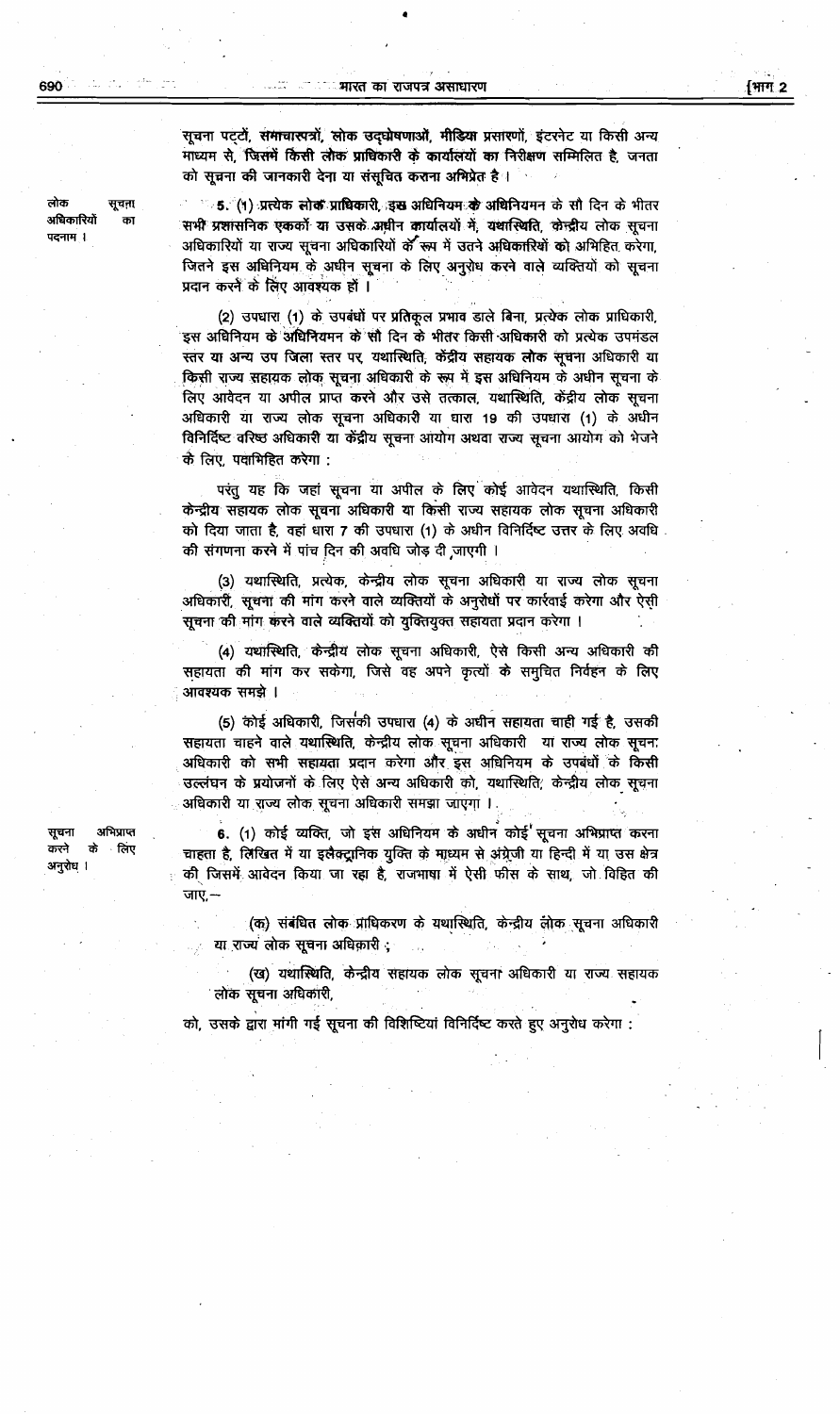परंतु जहां ऐसा अनुरोध लिखित में नहीं किया जा सकता है, वहां, यथास्थिति, केन्द्रीय लौक सूचना अधिकारी या राज्य लोक सूचना अधिकारी अनुरोध करने वाले व्यक्ति को सभी युक्तियुक्त सहायता मौखिक रूप से देगा, जिससे कि उसे लेखबद्ध किया जा सके ।

(2) सूचना के लिए अनुरोध करने वाले आवेदक से सूचना का अनुरोध करने के लिए किसी कारण को या किसी अन्य व्यक्तिगत ब्यौरे को, सिवाय उसके जो उससे संपर्क करने के लिए आवश्यक हों, देने की अपेक्षा नहीं की जाएगी ।

(3) जहां, कोई आवेदन किसी लोक प्राधिकारी को किसी ऐसी सूचना के लिए अनुरोध करते हुए किया जाता है,--

(i) जो किसी अन्य लोक प्राधिकारी द्वारा धारित है ; या

(ii) जिसकी विषय-वस्तु किसी अन्य लोक प्राधिकारी के कृत्यों से अधिक ं निकट रूप से संबंधित है,

वहां, वह लोक प्राधिकारी, जिसको ऐसा आवेदन किया जाता है, ऐसे आवेदन या उसके ऐसे भाग को, जो समुचित हो, 'उस 'अन्य लोक प्राधिकारी को अंतरित करेगा और ऐसे अंतरण के बारे में आवेदक को तुरंत सूचना देगा :

ें परंतु यह कि इस उपधारा के अनुसरण में किसी आवेदन का अंतरण यथासाध्य शीघ्रता से किया जाएगा, किंतु किसी भी दशा में आवेदन की प्राप्ति की तारीख से पांच दिनों के पश्चात् नहीं किया जाएगा ।

7. (1) धारा 5 की उपधारा (2) के परंतुक या धारा 6 की उपधारा (3) के परंतुक के अधीन रहते हुए, धारा 6 के अधीन अनुरोध के प्राप्त होने पर, यथास्थिति, केन्द्रीय लोक सूचना अधिकारी या राज्य लोक सूचना अधिकारी, यथासंभवशीघ्रता से, और किसी भी दशा में अनुरोध की प्राप्ति के तीस दिन के भीतर ऐसी फीस के संदाय पर जो विहित की जाए, या तो सूचना उपलब्ध कराएगा या धारा 8 और धारा 9 में विनिर्दिष्ट कारणों में से किसी कारण से अनुरोध को अस्वीकार करेगा :

परंतु जहां मांगी गई जानकारी का संबंध किसी व्यक्ति के जीवन या स्वतंत्रता से है, वहां वह अनुरोध प्राप्त होने के अड़तालीस घंटे के भीतर उपलब्ध कराई जाएगी ।

(2) यदि, यथास्थिति, केन्द्रीय लोक सूचना अधिकारी या राज्य लोक सूचना अधिकारी उपधारा (1) के अधीन विनिर्दिष्ट अवधि के भीतर सूचना के लिए अनुरोध पर विनिश्चय करने में असफल रहता है तो, यथास्थिति, केन्द्रीय लोक सूचना अधिकारी या राज्य लोक सूचना अधिकारी के बारे में यह समझा जाएगा कि उसने अनुरोध को नामंजूर कर दिया है।

(3) जहां, सूचना उपलब्ध कराने की लागत के रूप में किसी और फीस के संदाय ंपर सूचना उपलब्ध कराने का विनिश्चय किया जाता है, वहां यथास्थिति, केन्द्रीय लोक सूचना अधिकारी या राज्य लोक सूचना अधिकारी अनुरोध करने वाले व्यक्ति को,—

ं (क) उसके द्वारा यथाअक्धारित सूचना उपलब्ध कराने की लागत के रूप में और फ़ीस के ध्यौरे जिनके साथ उपघारा (1) के अधीन विहित फीस के अनुसार रकम निकालने के लिए की गई संगणनाएं होंगी, देते हुए उससे उस फीस को जमा करने का अनुरोध करते हुए कोई संसूचना भेजेगा और उक्त संसूचना के प्रेषण और फीस के संदाय के बीच मध्यवर्ती अवधि को उस धारा में निर्दिष्ट तीस दिन की अवधि की संगणना करने के प्रयोजन के लिए अपवर्जित किया जाएगा ;

अनुरोध निपटारा । का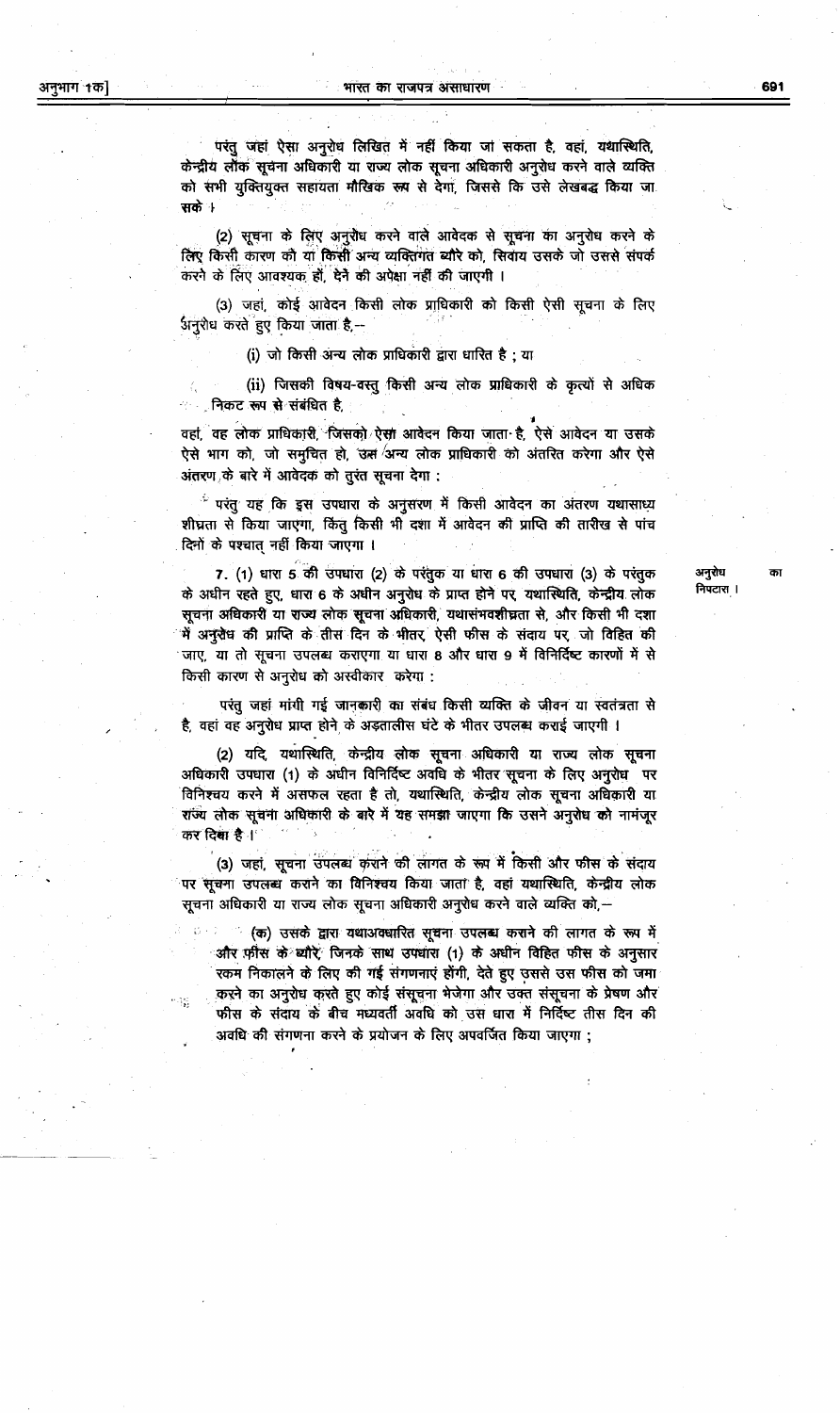(ख) प्रभारित फीस की रकम या उपलब्ध कराई गई पहुंच के प्ररूप के बारे <sub>ा ह</sub>में, जिसके अंतर्गत अपील प्राधिकारी की विशिष्टियां, समय-सीमा, प्रक्रिया और कोई  $_{551.8}$  अन्य प्ररूप भी हैं विनिश्चय करने का पुनर्विलोकन करने के संबंध में उसके . <sub>परत</sub>अधिकार से संबंधित सूचना देवे हुए, कोई संसूचना भेजेगा । <sub>उत्पाद</sub>्ध  $35 - 18$ 

(4) जहां, इस अधिनियम के अधीन अभिलेख या उसके किसी भाग तक पहुंच अप्रेक्षित है.और ऐसा व्यक्ति, जिसको पहुंच उपलब्ध कराई जानी है. संवेदनात्मक रूप से निःशक्त है, वहां यथास्थिति, केन्द्रीय लोक्, सूचना अधिकारी या राज्य लोक सूचना अधिकारी सूचना तक पहुंच को समर्थ बनाने के लिए सहायता उपलब्ध कराएगा जिसमें निरीक्षण के लिए ऐसी सहायता कराना भी सम्मिलित है, जो समुचित हो ।

(5) जहां, सूचना तक पहुंच मुद्रित या किसी इलैक्ट्रानिक रूपविधान में उपलब्ध कराई जानी है, वहां आवेदक, उपधारा (6) के अधीन रहते हुए, ऐसी फीस का संदाय<br>स्टेग्स को विविच की दर्जा की संग्रह के संकटन के लिए से संदाय  $\alpha_{\rm{M}}$  ,  $\beta_{\rm{M}}$  , करेगा, जो विहित की जाए $^{\circ}$ :  $^{\circ}$ 

परन्तु धारा 6 की उपधारा (1) और धारा 7 की उपधारा (1) और उपधारा (5) के अधीन विहित फीस युक्तियुक्त होगी और ऐसे व्यक्तियों से, जो गरीबी की रेखा के नीचे ्हैं, जैसा समुचित सरकार द्वारा अवधारित किया जाए, कोई फीस प्रभारित नहीं की ाजाएगी ।

(6) उपधारा (5) में किसी बात के होते हुए भी, जहां कोई लोक प्राधिकारी उपधारा (1) में विनिर्दिष्ट समय-सीमा का अनुपालन करने में असफल रहता है, वहां सूचना के लिए अनुरोध करने वाले व्यक्ति को प्रभार के बिना सूचना उपलब्ध कराई जाएगी । . . . . .

(7) उपधारा (1) के अधीन कोई विनिश्चय करने से पूर्व, यथास्थिति, केन्द्रीय लोक सूचना अधिकारी या राज्य लोक सूचना अधिकारी धारा 11 के अधीन पर व्यक्ति द्वारा किए गए अस्यावेदन को ध्यान में रखेगा । 90点: FWL 发音N2 ( T) 单。( )

ः (8) जहां, किसी अमुरोध को उपघारा (1) के अधीन अस्वीकृत किया गया है, वहां, यथास्थिति, केन्द्रीय लोक सूचना अधिकारी या राज्य लोक सूचना अधिकारी अनुरोध करने **वाले व्यक्ति कों,**स्पेरी आर्य राज्य की प्रतापनि चल है एक

(i) ऐसी अस्वीकृति के लिए कारण ; <sup>असल</sup> मान मालहक

(ii) वह अंवधि, जिसके भीतर ऐसी अस्वीकृति के विरुद्ध कोई अपील की जा  $\mathcal{P}(\mathcal{P}(\mathcal{A}^{\mathcal{P}}_{\mathcal{A}}),\mathcal{P}_{\mathcal{A}})$ 化透线 化两中 सकेंगी : और

ें हैं के **सारें। अपील प्राधिकारी की विशिष्टियां,** ?

संसूचित करेगा । 100 可能产业或的  $\label{eq:3.1} \begin{split} \mathcal{C}^{\mathcal{C}}_{\mathcal{C}}&=\mathcal{C}^{\mathcal{C}}_{\mathcal{C}}\left(\mathcal{C}^{\mathcal{C}}_{\mathcal{C}}\right)\mathcal{L}^{\mathcal{C}}_{\mathcal{C}}\left(\sqrt{\mathcal{A}}\nabla^{\mathcal{C}}\mathcal{C}^{\mathcal{C}}\right)\times\cdots, \end{split}$ : २००० (9) :किसी सूंखना :की साधारणतया: उसी प्ररूप में उपलब्ध कराया जाएगा, जिसमें उसे मांगा<sup>ं</sup>गर्या है, जब तक कि वह लोक प्राधिकारी के स्रोतों को अननुपात्<del>ल</del>िरूम से <u>. विचलित न करता हो या प्रश्ननगत अभिलेख की सुरक्षा या संरक्षण के प्रतिकूल न हो ।</u>

ਾਲ ਕਲ ਗਿੱਕੇ ਹਾਂ ਸਿੰਘਾ ਅਲੇਖਕੀ ਲਾਗਰ

त्यारे संग्रह. (1) इसे अधिनियम में अंतर्विष्ट किसी बात के होते हुए भी, व्यक्ति को निम्नलिखित सूचना देने की बाध्यता नहीं होगीं- $\label{eq:1} \begin{bmatrix} \delta_{\mu\nu} & \delta_{\mu\nu} & \delta_{\mu\nu} & \delta_{\mu\nu} \\ \delta_{\mu\nu} & \delta_{\mu\nu} & \delta_{\mu\nu} & \delta_{\mu\nu} \end{bmatrix} \begin{bmatrix} \delta_{\mu\nu} & \delta_{\mu\nu} \\ \delta_{\mu\nu} & \delta_{\mu\nu} \end{bmatrix}$ 

े के साथ (क) सूचना, जिसके प्रकटन से भारत की प्रभुता और अखण्डता, राज्य की ः - <del>सुरक्षा, रणनीति, वैज्ञानिक या आर्थिक हित, विदेश से संबंध पर प्रतिकूल प्रभाव</del> <sup>तक ह</sup>ं पड़ता हो या किसी अपराध को करने का उद्दीपन होता हो,<sup>ह</sup>ं

ः स्वी सूचना जिसके प्रकाशन को किसी न्यायालय या अधिकेरण द्वारा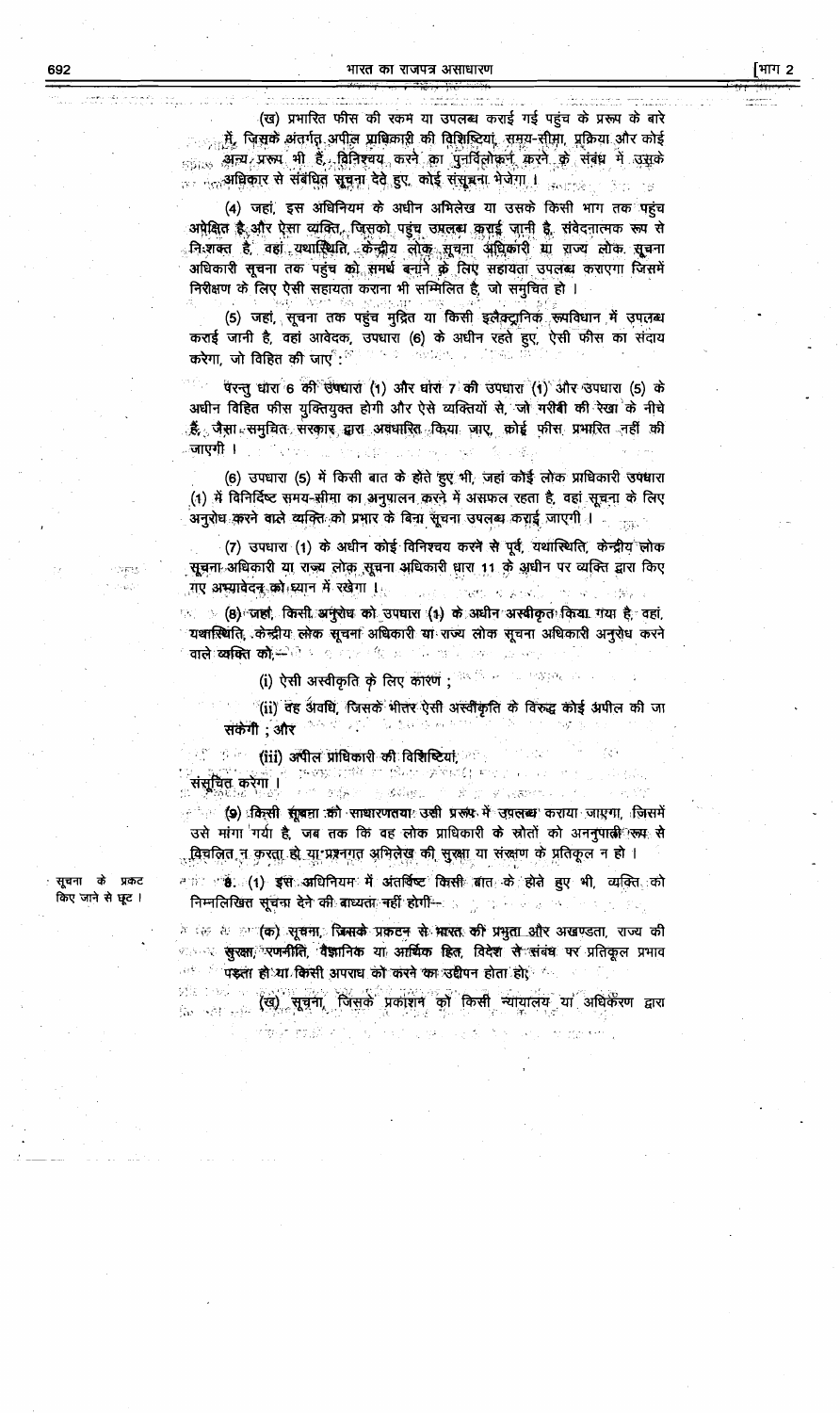्र स्था

्रअभिव्यवतः रूपः से निषिद्ध किया गया है या जिसके प्रकटन से न्यायालय का अवमान ्राक्षर है। **Castle** St ਲੀ **ਨਿਲ਼ੇਗ ਹੈ;**ਸਲ <sup>201</sup>ੇ ਹਨ ਰੋੜ ਹੈ ਜਾਬੇ ਉਹ ਇਹਨਾ

<sup>ार्च</sup> (ग) सूचना, जिसके प्रकटन से संसद या किसी राज्य के विद्यान-मंडल के ं बिशेषाधिकार का भंग कारित होगा ;  $\mathcal{D}^{\mu\nu}$ gas

(घ) सूचना, जिसमै वाणिज्यिक विश्वास, व्यापार गोपनीयता या बौद्धिक संपदा ं सम्मिलित है, जिसके प्रकटन से किसी पर व्यक्ति की प्रतियोगी स्थिति को नुकसान होता है, जब तक कि सक्षम प्राधिकारी का यह समाधान नहीं हो जाता है कि ऐसी ः सूचना के प्रकटन से विस्तृत लोक हित का समर्थन होता है ;

(ड) किसी व्यक्ति को उसकी वैश्वासिक नातेदारी में उपलब्ध सूचना, जब तक कि सक्षम प्राधिकारी का यह समाधान नहीं हो जाता है कि ऐसी सूचना के प्रकटन से विस्तृतें लोक हित का समर्थन होता है;

(च) किसी विदेशी सरकार से विश्वास में प्राप्त सूचना ; ..............

्र(छ) सूचना जिसकी प्रकट करना किसी व्यक्ति के जीवन या शारीरिक सुरक्षा 출시 사업은 ं को खतरे में डालेगा या जो विधि प्रवर्तन या सुस्का प्रयोजनों के लिए विश्वास में दी गई किसी सूचना या संहायता के स्रोत की पहचान करेगा ;

ं सिंह के पुरुष के सूचना, जिससे अपराधियों के अन्देषण, पकड़े जाने या अभियोजन की ज्याला क्रिया में अडचन पंडेमी पुलिस कर है कि 不一生食 机回收器 经保险信息收益

(झ) मंत्रिमंडल के कागजपत्र, जिसमें मंत्रिपरिषद्, सचिवों और अन्य ं < ्राअधिकारियों के विचार विमर्श के अभिलेख सम्मिलित हैं :-, g

2차 20 परन्तु यह कि मंत्रिपरिषद् के विनिश्चय, उनके कारण तथा वह सामग्री जिसके आधार पर विनिश्चय किए गए थे, विनिश्चय किए जाने और विषय के पूरा या समाप्त होने के पश्चात् जनता को उपलब्ध कराए जाएंगे : स्वीति ?

<sup>व र</sup>ाने प<sup>ू</sup>ं परन्तु यह और कि वे विषय जो इस बारा में विनिर्दिष्ट छूटों के अंतर्गत आते हैं, प्रकट नहीं किए जाएंगे ; सिक्कों कर सकता क  $\label{eq:2.1} \mathcal{A}_{\mathbf{q},\mathbf{q}}^{(1)} = \mathcal{A}_{\mathbf{q},\mathbf{q}}^{(1)} \mathcal{A}_{\mathbf{q},\mathbf{q}}^{(2)}$ 

ं अल्लंडी (ज) <del>सूच</del>ना, जो व्यक्तिगत सूचना से संबंधित है, जिसका प्रकटन किसी लोक ः क्रियाकलाप या हित से संबंध नहीं रखता है *या* जिससे व्यष्टि की एकांतता पर े अमावश्यक अतिक्रमण होगा, जब तक कि व्यथास्थिति, केन्द्रीय लोक सूचना ं "उक्रधिकारी य**िंशज्य सो**क सूचना अधिकारी या अपील प्राधिकारी का यह समाधान ं नहीं हो आता है कि ऐसी सूर्वमा का प्रकटन विस्तृत लोक हित मैं न्यायोचित है:

परन्तु ऐसी सूचना के लिए, जिसको, यथास्थिति, संसद् या किसी विधान-मंडल को ेक्ष्मे से ईकार नहीं किया जा सकता है, किसी व्यक्ति को ईकार नहीं किया जा सकेगा । (2) श्रीसंकीय गुप्त बात अधिनियम्, 1923 में उपघारा (1) के अनुसार अनुक्रय किसी छूट में किसी बात के होते हुए भी, किसी लोक प्राधिकारी को सूचना तक पहुंच अनुज्ञात की जा सकेंगी, यदि सूचना के प्रकटन में लोक हित, संरक्षित हितों के नुकसान

से अधिक है । <sub>परिव</sub> ः , <del>(अ) उपवा</del>रा (1) के खण्ड (क), खंड (ग) और खण्ड (झ) के उपबंधों के अधीन त्रहते हुए किसी ऐसी धटना, वृत्तांत या विषय से संबंधित कोई सूचना, जो उस तारीख से, जिसको धारा 6 के अधीन कोई अनुरोध किया जाता है, बीस वर्ष पूर्व घटित हुई थी या हुआ था, उस धारा के अधीन अनुरोध करने वाले किसी व्यक्ति को उपलब्ध कराई 1923 का 19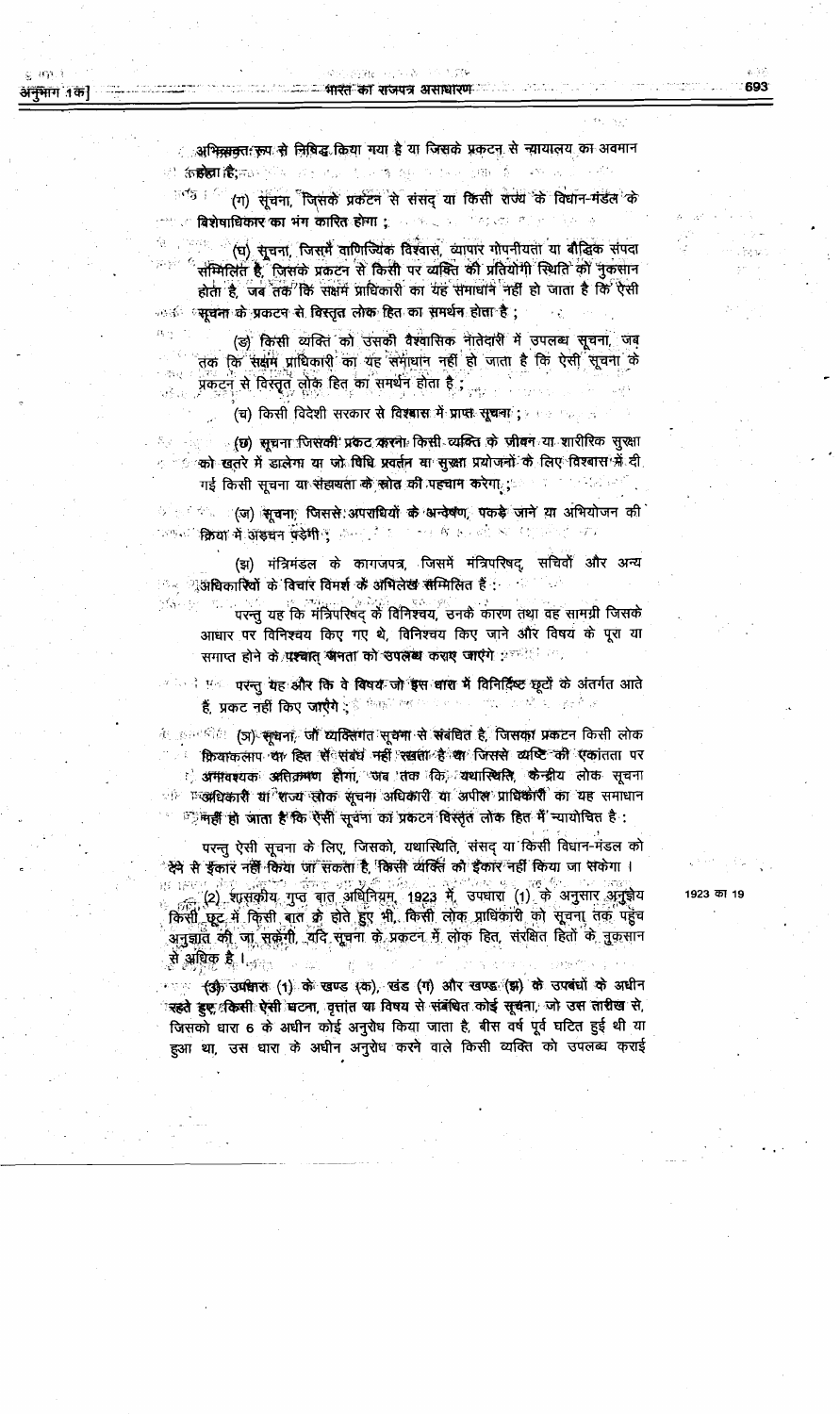जाएगी :

परन्तु यह कि जहां उस तारीख के बारे में, जिससे बीस वर्ष की उक्त अवधि को संगणित किया जाता है, कोई प्रश्न उद्भूत होता है, वहां इस अधिनियम में उसके लिए उपबंधित प्रायिक अपीलों के अधीन रहते हुए केन्द्रीय सरकार का विनिश्चय अंतिम होगा ।

9. धारा 8 के उपबन्धों पर प्रतिकूल प्रभाव डाले बिना, यथास्थिति, कोई केन्द्रीय लोक सूचना अधिकारी या कोई राज्य लोक सूचना अधिकारी सूचना के किसी अनुरोध को वहां अस्वीकार कर सकेगा जहां पहुंच उपलब्ध कराने के लिए ऐसा अनुरोध राज्य से भिन्न किसी व्यक्ति के अस्तित्वयुक्त प्रतिलिप्यधिकार का उल्लंघन अन्तर्वलित करेगा ।

10. (1) जहां सूचना तक पहुंच के अनुरोध को इस आधार पर अस्वीकार किया जाता है कि वह ऐसी सूचना के संबंध में है जो प्रकट किए जाने से छूट प्राप्त है वहां इस अधिनियम में किसी बात के होते हुए भी, पहुंच अभिलेख के उस भाग तक उपलब्ध कराई जा सकेगी जिसमें कोई ऐसी सूचना अन्तर्विष्ट नहीं है, जो इस अधिनियम के अधीन प्रकट किए जाने से छूट प्राप्त है और जो किसी ऐसे भाग से, जिसमें छूट प्राप्त सूचना अन्तर्विष्ट है, युक्तियुक्त रूप से पृथक की जा सकती है।

(2) जहां उपधारा (1) के अधीन अभिलेख के किसी भाग तक पहुंच अनुदत्त की जाती है, वहां, यथास्थिति, केन्द्रीय लोक सूचना अधिकारी या राज्य लोक सूचना अधिकारी निम्नलिखित सूचना देते हुए, आवेदक को एक सूचना देगा कि+

(क) अनुरोध किए गए अभिलेख का केवल एक भाग ही, उस अभिलेख से उस सूचना को जो प्रकटन से छूट प्राप्त है पृथक करने के पश्चात्, उपलब्ध कराया जा रहा है;

(ख) विनिश्चय के लिए कारण, जिनके अंतर्गत तथ्य के किसी महत्वपूर्ण प्रश्न पर उस सामग्री के प्रति, जिस पर वे निष्कर्ष आधारित थे, निर्देश करते हुए कोई निष्कर्ष भी हैं;

(ग) विनिश्चय करने वाले व्यक्ति का नाम और पदनाम;

(घ) उसके द्वारा संगणित फीस के ब्यौरे और फीस की वह रकम जिसकी आवेदक से निक्षेप करने की अपेक्षा की जाती है; और

(ड) सूचना के भाग को प्रकट न किए जाने के संबंध में विनिश्चय के पुनर्विलोकन के बारे में उसके अधिकार, प्रभारित फीस की रकम या उपलब्ध कराया गया पहुंच का प्ररूप, जिसके अन्तर्गत, यथास्थिति, धारा 19 की उपधारा (1) के अधीन विनिर्दिष्ट वरिष्ठ अधिकारी या केन्द्रीय लोक सूचना अधिकारी या राज्य लोक सूचना अधिकारी की विशिष्टियां, समय-सीमा, प्रक्रिया और कोई अन्य पहुंच का प्ररूप भी है।

11. (1) जहां, यथास्थिति, किसी केन्द्रीय लोक सूचना अधिकारी या राज्य लोक सूचना अधिकारी का, इस अधिनियम के अधीन किए गए अनुरोध पर कोई ऐसी सूचना या अभिलेख या उसके किसी भाग को प्रकट करने का आशय है, जो किसी पर व्यक्ति से संबंधित है या उसके द्वारा इसका प्रदाय किया गया है और उस पर व्यक्ति द्वारा उसे गोपनीय माना गया है, वहां, यथास्थिति, केन्द्रीय लोक सूचना अधिकारी या राज्य लोक सूचना अधिकारी अनुरोध प्राप्त होने से पांच दिन के भीतर, ऐसे पर व्यक्ति को अनुरोध की और इस तथ्य की लिखित रूप में सूचना देगा कि, यथास्थिति, केन्द्रीय लोक सूचना. अधिकारी या राज्य लोक सूचना अधिकारी का उक्त सूचना या अभिलेख या उसके किसी

पर व्यक्ति सूचना ।

कतिपय मामलों में लिए पहंच के अस्वीकृति आधार ।

पृथक्करणीयता ।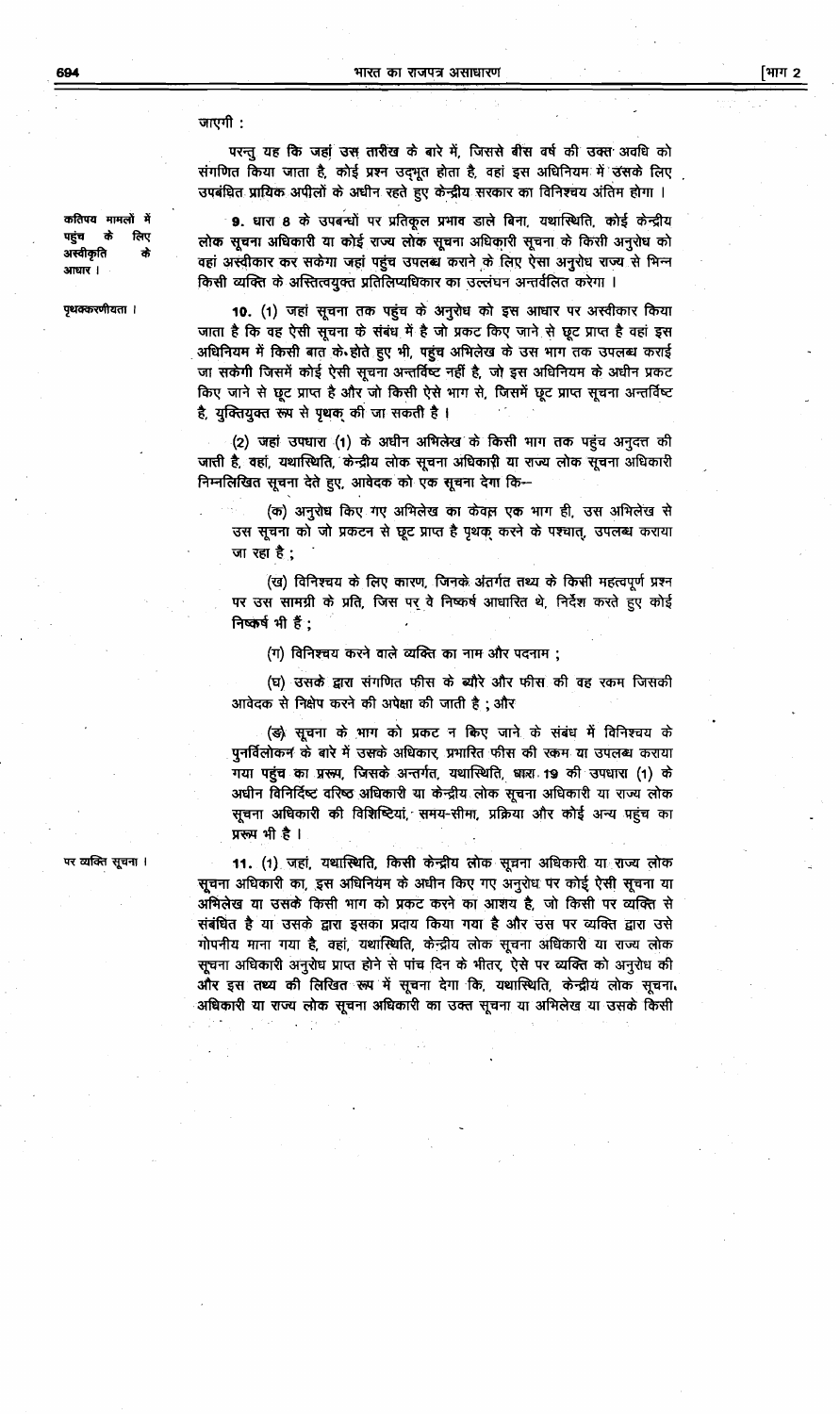भाग को प्रकट करने का आशय है, और इस बारे में कि सूचना प्रकट की जानी चाहिए या नहीं, लिखित में या मौखिक रूप से निवेदन करने के लिए पर व्यक्ति को आमंत्रित करेगा तथा सूचना के प्रकटन के बारे में कोई विनिश्चय करते समय पर व्यक्ति के ऐसे निवेदन को ध्यान में रखा जाएगा :

परन्तु विधि द्वारा संरक्षित व्यापार या वाणिज्यिक गुप्त बातों की दशा में के सिवाय, यदि ऐसे प्रकटन में लोकहित, ऐसे पर व्यक्ति के हितों की किसी संभावित अपहानि या क्षति से अधिक महत्वपूर्ण है तो प्रकटन अनुज्ञात किया जा सकेगा ।

(2) जहां उपधारा (1) के अधीन, यथास्थिति, केन्द्रीय लोक सूचना अधिकारी या राज्य लोक सूचना अधिकारी द्वारा पर व्यक्ति पर किसी सूचना या अभिलेख या उसके किसी भाग के बारे में किसी सूचना की तामील की जाती है, वहां ऐसे पर व्यक्ति को, ऐसी सूचना की प्राप्ति की तारीख से दस दिन के भीतर, प्रस्तावित प्रकटन के विरुद्ध अभ्यावेदन करने का अवसर दिया जाएगा ।

(3) धारा 7 में किसी बात के होते हुए भी, यथास्थिति, केन्द्रीय लोक सूचना अधिकारी या राज्य लोक सूचना अधिकारी धारा 6 के अधीन अनुरोध प्राप्त होने के पश्चात् चालीस दिन के भीतर, यदि पर व्यक्ति को उपधारा (2) के अधीन अभ्यावेदन करने का अवसर दे दिया गया है, तो इस बारे में विनिश्चय करेगा कि उक्त सूचना या अभिलेख या उसके भाग का प्रकटन किया जाए या नहीं और अपने विनिश्चय की सूचना लिखित में पर व्यक्ति को देगा ।

. (4) उपधारा (3) के अधीन दी गई सूचना में यह कथन भी सम्मिलित होगा कि वह पर व्यक्ति, जिसे सूचना दी गई है, धारा 19 के अधीन उक्त विनिश्चय के विरुद्ध अपील करने का हकदार है।

#### अध्याय 3

## केन्द्रीय सूचना आयोग

42. (1) केन्द्रीय सरकार, राजपत्र में अधिसूचना द्वारा, केन्द्रीय सूचना आयोग के नाम से ज्ञात एक निकाय का गठन करेगी, जो ऐसी शक्तियों का प्रयोग और ऐसे कृत्यों का पालन करेगा, जो उसे इस अधिनियम के अधीन सौंपे जाएं ।

(2) केन्द्रीय सूचना आयोग निम्नलिखित से मिलकर बनेगा-

(क) केन्द्रीय सूचना आयुक्त ; और

(ख) दस से अनविक उतनी संख्या में केन्द्रीव सूचना आयुक्त, जितने आवर्श्यक समझे जाएं।

(३) नुख्य सूचना आयुक्त और सूचना आयुक्तों की विश्वविद्य सा नतिखित से मिलकर बनी समिति की सिफारिश पर की जाएगी

化离析

(i) प्रधानमंत्री, जो समिति का अध्यक्ष होगा;

ि (ii) लोकसभा में विपक्ष का नेता ; और

(iii) प्रधानमंत्री द्वारा नामनिर्दिष्ट संघ मंत्रिमण्डल का एक मंत्री ।

स्पष्टीकरण-शंकाओं के निवारण के लिए यह घोषित किया जाता है कि जहां लोक सभा में विपक्ष के नेता को उस रूप में मान्यता नहीं दी गई है, वहां लोक सभा में सरकार के विपक्षी एकल सबसे बड़े समूह के नेता को विपक्ष का नेता समझा जाएगा ।

केन्दीय सचना आयोग का गठन ।